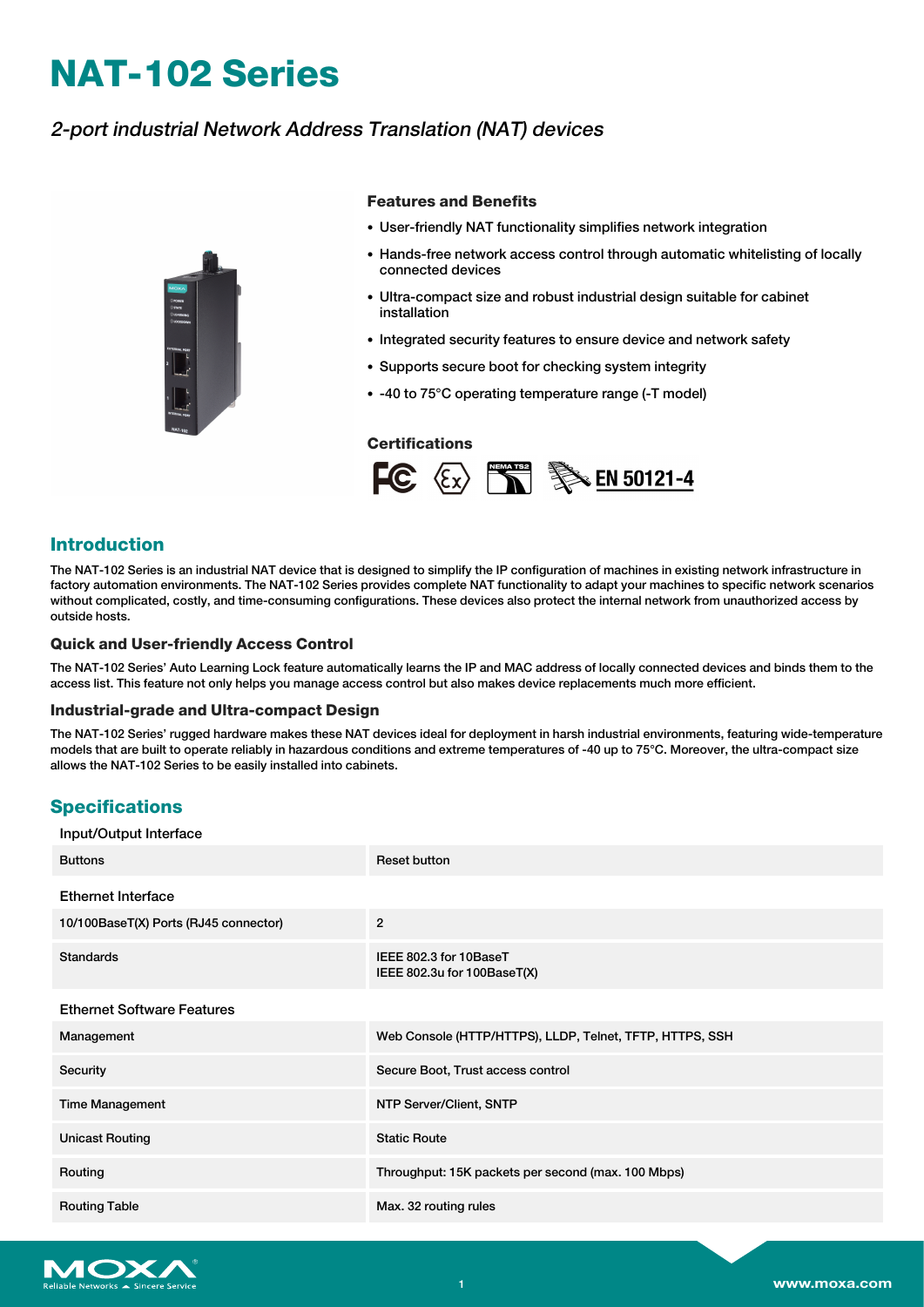| <b>Concurrent Connections</b>          | <b>Max. 30K</b>                                                                             |  |  |
|----------------------------------------|---------------------------------------------------------------------------------------------|--|--|
| <b>Connections Per Second</b>          | Max. 4.5K                                                                                   |  |  |
| <b>LED</b> Interface                   |                                                                                             |  |  |
| <b>LED Indicators</b>                  | POWER, STATE, LEARNING, LOCKDOWN                                                            |  |  |
| Firewall                               |                                                                                             |  |  |
| Filter                                 | IP address, MAC address, Ports                                                              |  |  |
| Port-based Auto Learning Lock          | <b>MAC</b> address<br><b>IP</b> address                                                     |  |  |
| Throughput                             | Max. 15K packets per second (max. 100 Mbps)                                                 |  |  |
| <b>NAT</b>                             |                                                                                             |  |  |
| Features                               | 1-to-1, N-to-1, Port forwarding, NAT loopback                                               |  |  |
| Throughput                             | Max. 15K packets per second (max. 100 Mbps)                                                 |  |  |
| Real-Time Firewall / VPN Event Log     |                                                                                             |  |  |
| <b>Event Type</b>                      | Policy enforcement                                                                          |  |  |
| Media                                  | Local storage, Syslog server                                                                |  |  |
| Serial Interface                       |                                                                                             |  |  |
| <b>Console Port</b>                    | RS-232 (TxD, RxD, GND), 3-pin (115200, n, 8, 1)                                             |  |  |
| Connector                              | USB Type-C                                                                                  |  |  |
| <b>Power Parameters</b>                |                                                                                             |  |  |
| Connection                             | Removable terminal block                                                                    |  |  |
| <b>Input Voltage</b>                   | 12/24/48 VDC                                                                                |  |  |
| <b>Input Current</b>                   | 0.196A@12VDC<br>0.100 A @ 24 VDC<br>$0.056$ A @ 48 VDC                                      |  |  |
| <b>Reverse Polarity Protection</b>     | Supported                                                                                   |  |  |
| <b>Physical Characteristics</b>        |                                                                                             |  |  |
| Housing                                | Metal                                                                                       |  |  |
| <b>Dimensions</b>                      | 20 x 73 x 90 mm (0.79 x 2.87 x 3.54 in)                                                     |  |  |
| Weight                                 | 210 g (0.47 lb)                                                                             |  |  |
| Installation                           | DIN-rail mounting, Wall mounting (with optional kit)                                        |  |  |
|                                        |                                                                                             |  |  |
| <b>Environmental Limits</b>            |                                                                                             |  |  |
| <b>Operating Temperature</b>           | Standard Models: -10 to 60°C (14 to 140°F)<br>Wide Temp. Models: -40 to 75°C (-40 to 167°F) |  |  |
| Storage Temperature (package included) | -40 to 85°C (-40 to 185°F)                                                                  |  |  |

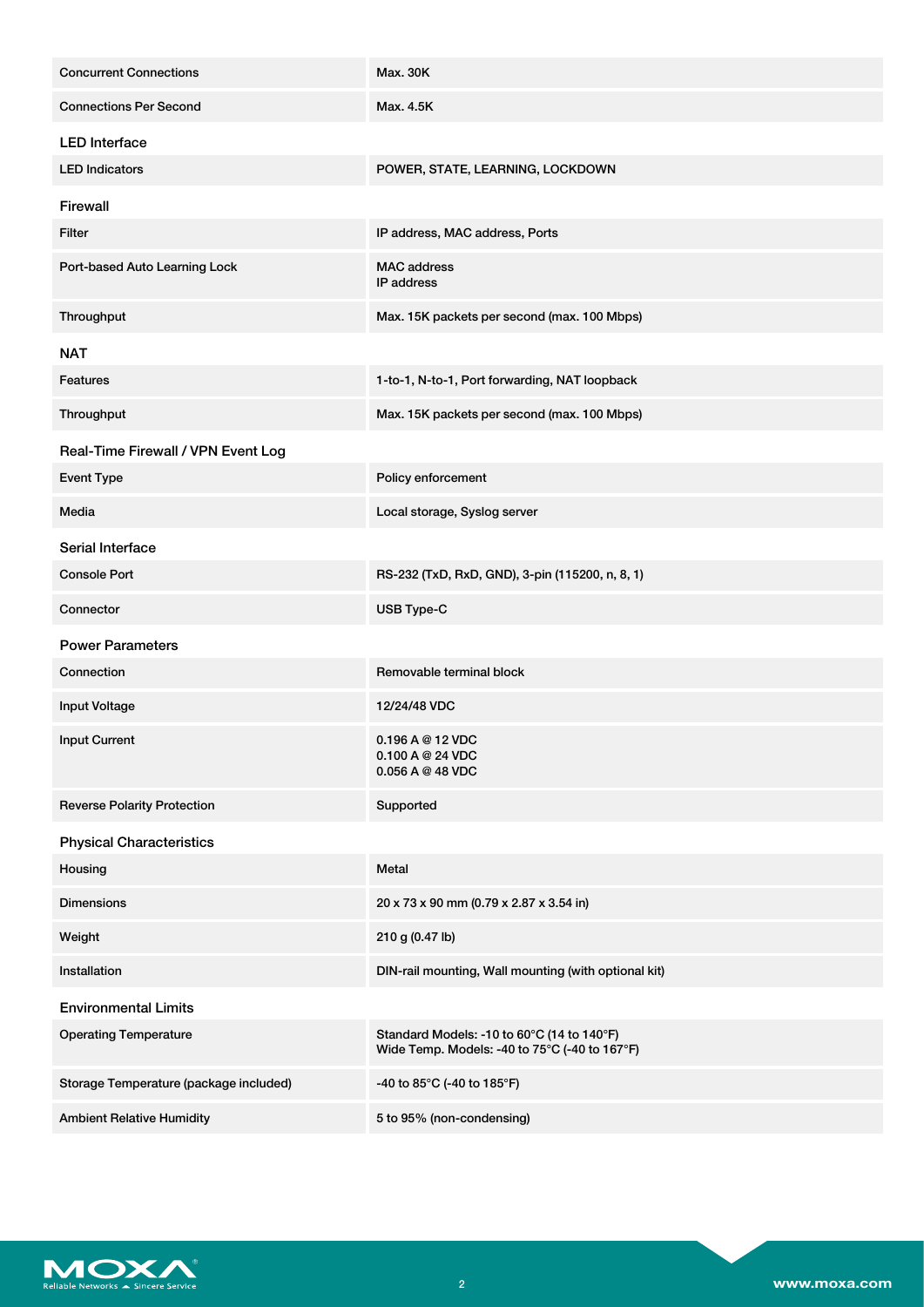## Standards and Certifications

| Safety                     | UL 62368-1                                                                                                                                                                                                                                 |  |  |
|----------------------------|--------------------------------------------------------------------------------------------------------------------------------------------------------------------------------------------------------------------------------------------|--|--|
| <b>EMC</b>                 | EN 55032/35                                                                                                                                                                                                                                |  |  |
| EMI                        | CISPR 32, FCC Part 15B Class A                                                                                                                                                                                                             |  |  |
| <b>EMS</b>                 | IEC 61000-4-2 ESD: Contact: 6 kV; Air: 8 kV<br>IEC 61000-4-3 RS: 80 MHz to 1 GHz: 10 V/m<br>IEC 61000-4-4 EFT: Power: 2 kV; Signal: 2 kV<br>IEC 61000-4-5 Surge: Power: 2 kV; Signal: 2 kV<br>IEC 61000-4-6 CS: 10 V<br>IEC 61000-4-8 PFMF |  |  |
| <b>Hazardous Locations</b> | ATEX, Class I Division 2                                                                                                                                                                                                                   |  |  |
| <b>Traffic Control</b>     | <b>NEMATS2</b>                                                                                                                                                                                                                             |  |  |
| Railway                    | EN 50121-4                                                                                                                                                                                                                                 |  |  |
| <b>Shock</b>               | IEC 60068-2-27                                                                                                                                                                                                                             |  |  |
| Freefall                   | IEC 60068-2-32                                                                                                                                                                                                                             |  |  |
| Vibration                  | IEC 60068-2-6                                                                                                                                                                                                                              |  |  |
| <b>MTBF</b>                |                                                                                                                                                                                                                                            |  |  |
| Time                       | 2,135,469 hrs                                                                                                                                                                                                                              |  |  |
| <b>Standards</b>           | Telcordia (Bellcore), GB                                                                                                                                                                                                                   |  |  |
| Warranty                   |                                                                                                                                                                                                                                            |  |  |
| <b>Warranty Period</b>     | 5 years                                                                                                                                                                                                                                    |  |  |
| <b>Details</b>             | See www.moxa.com/warranty                                                                                                                                                                                                                  |  |  |
| Package Contents           |                                                                                                                                                                                                                                            |  |  |
| <b>Device</b>              | 1 x NAT-102 Series NAT device                                                                                                                                                                                                              |  |  |
| Cable                      | 1 x DB9 female to USB Type-C                                                                                                                                                                                                               |  |  |
| <b>Installation Kit</b>    | 2 x cap, plastic, for RJ45 port                                                                                                                                                                                                            |  |  |
| Documentation              | 1 x quick installation guide<br>1 x warranty card                                                                                                                                                                                          |  |  |